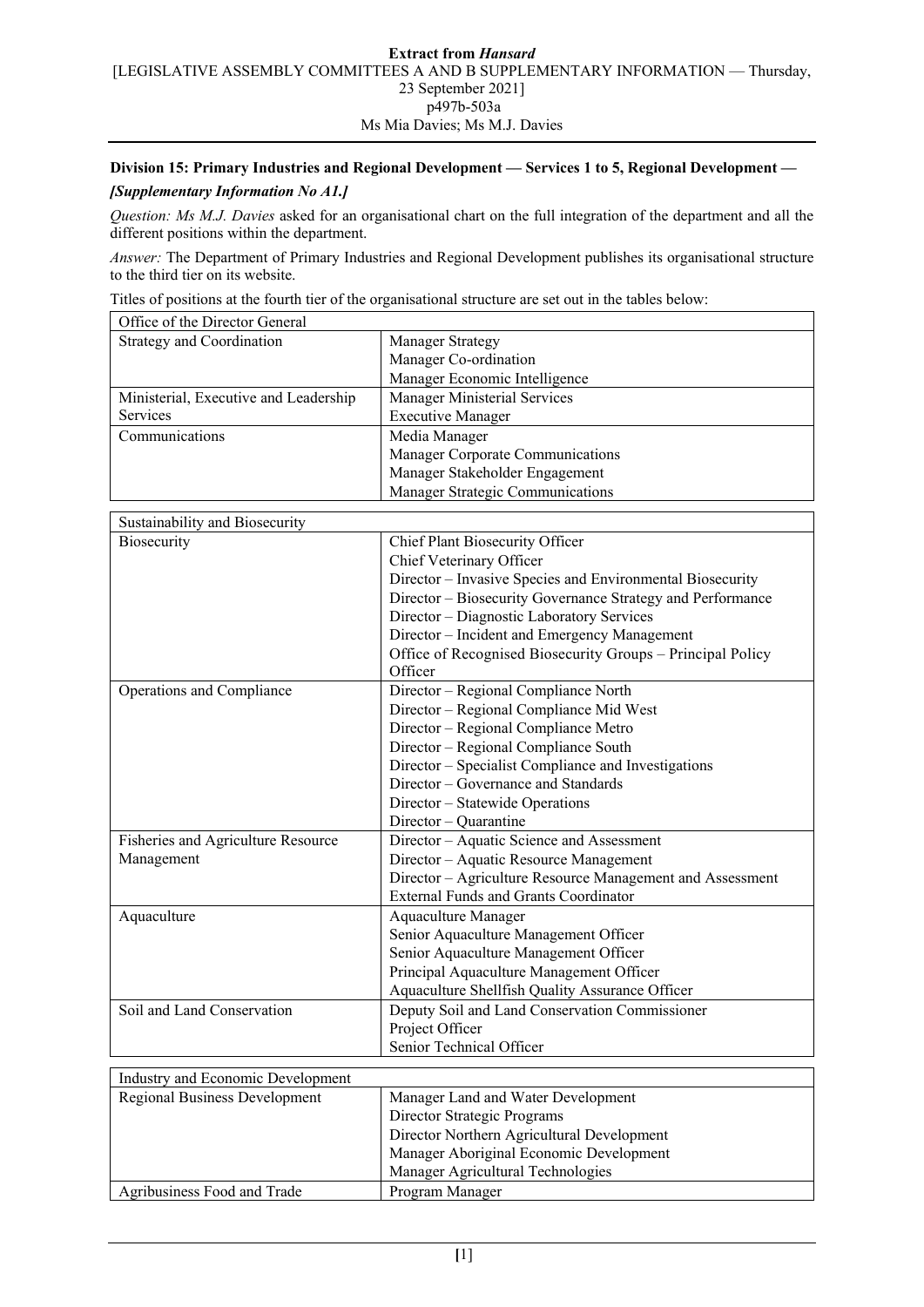## **Extract from** *Hansard*

[LEGISLATIVE ASSEMBLY COMMITTEES A AND B SUPPLEMENTARY INFORMATION — Thursday,

23 September 2021]

p497b-503a

Ms Mia Davies; Ms M.J. Davies

|                                        | Manager Food Industry Development                         |  |
|----------------------------------------|-----------------------------------------------------------|--|
|                                        | Manager Investment Services                               |  |
|                                        | Manager Primary Industries Trade                          |  |
|                                        | Manager Agribusiness Development                          |  |
| Regional Programs and Policy           | Manager Policy and Economics                              |  |
|                                        | Manager Local Content                                     |  |
|                                        | Manager Core Programs                                     |  |
|                                        | Manager Portfolio Leadership                              |  |
| <b>Investment Management</b>           | Manager Project Agreements                                |  |
|                                        | Manager Funds Management and Reporting                    |  |
|                                        | Manager Evaluation and Grants Systems                     |  |
| Primary Industries Development         |                                                           |  |
| Grains                                 | Manager - Crop Science & Grain Production                 |  |
|                                        | Manager - Soil Science & Crop Nutrition                   |  |
|                                        | Manager - Crop Protection                                 |  |
|                                        | Manager - Crop Genetics                                   |  |
|                                        | Manager - Field Research Operations                       |  |
| Livestock                              | Development Officer - Sheep & Beef R&D                    |  |
|                                        | Senior Development Officer - Livestock Systems R&D        |  |
|                                        | Project Manager - Northern Beef Development               |  |
|                                        | Senior Research Scientist - Feedbase R&D                  |  |
|                                        | Research Scientist - Biometrics                           |  |
| Horticulture and Irrigated Agriculture | Senior Research Scientist - Fruit & Perennials Crops      |  |
|                                        | Senior Research Scientist - Vegetables                    |  |
|                                        | Principal Research Scientist - irrigated Cropping         |  |
|                                        | Senior Development Officer - West Kimberley & Pilbara     |  |
|                                        | <b>Irrigation Development</b>                             |  |
|                                        | Senior Research Scientist - Insect & Disease Management   |  |
| Climate Resilience Taskforce           |                                                           |  |
| Aquaculture                            | Senior Research Scientist - Marine Fish                   |  |
|                                        | Principal Research Scientist - Marine Molluscs            |  |
|                                        | Senior Research Scientist - Freshwater Fish & Crustaceans |  |
|                                        | Senior Research Scientist - Aquaculture Health            |  |
| Farming Systems Innovation             | Principal Research Scientist - Systems Modelling          |  |
|                                        | Principal Research Scientist Climate & Weather            |  |
|                                        | Senior Research Scientist - Future Systems Research       |  |
|                                        | Senior Research Scientist - System Biology                |  |
|                                        | Manager - Regional Farming Systems                        |  |
|                                        | Project Manager - e-Connected Business Platform           |  |
| Policy, Innovation and Performance     | Manager - Intellectual Property & Business Performance    |  |
|                                        | Manager - Industry Economic Analysis                      |  |
|                                        | Principal Policy Officer - Primary Industries Workforce   |  |
|                                        | Capability                                                |  |
|                                        | Principal Policy Officer - Agriculture Policy             |  |
| Capability and Performance             |                                                           |  |
| <b>Business Services</b>               | Team Leader Property Manager                              |  |
|                                        | <b>Manager Procurement</b>                                |  |
| Corporate Planning and Performance     |                                                           |  |
| Finance                                | Manager Financial Management                              |  |
|                                        | Manager Financial Reporting                               |  |
|                                        | Manager Management Accounting & Reporting                 |  |
| <b>Information Services</b>            | Manager Knowledge and Information Management              |  |
|                                        | Manager Geospatial Information Services                   |  |
|                                        | Manager ICT Strategy and Architecture                     |  |
|                                        | Manager Projects                                          |  |
|                                        | Manager ICT Operations                                    |  |
|                                        |                                                           |  |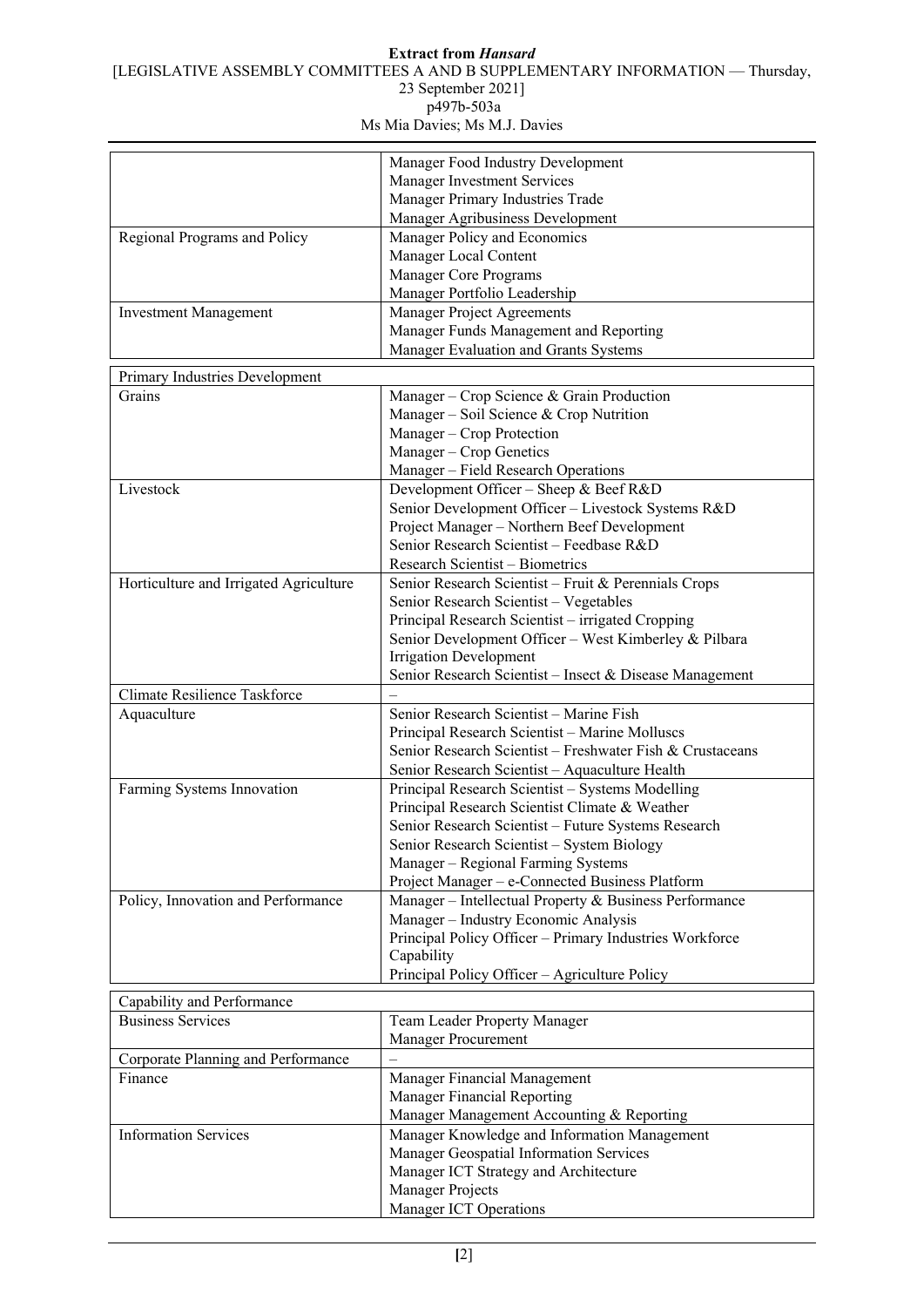|                                | Manager ICT Governance               |
|--------------------------------|--------------------------------------|
| Legal and Legislative Services |                                      |
| People and Culture             | <b>Manager Remuneration Services</b> |
|                                | <b>Manager Business Partnering</b>   |
|                                | Manager Workforce Advisory Services  |
|                                | Manager Organisational Development   |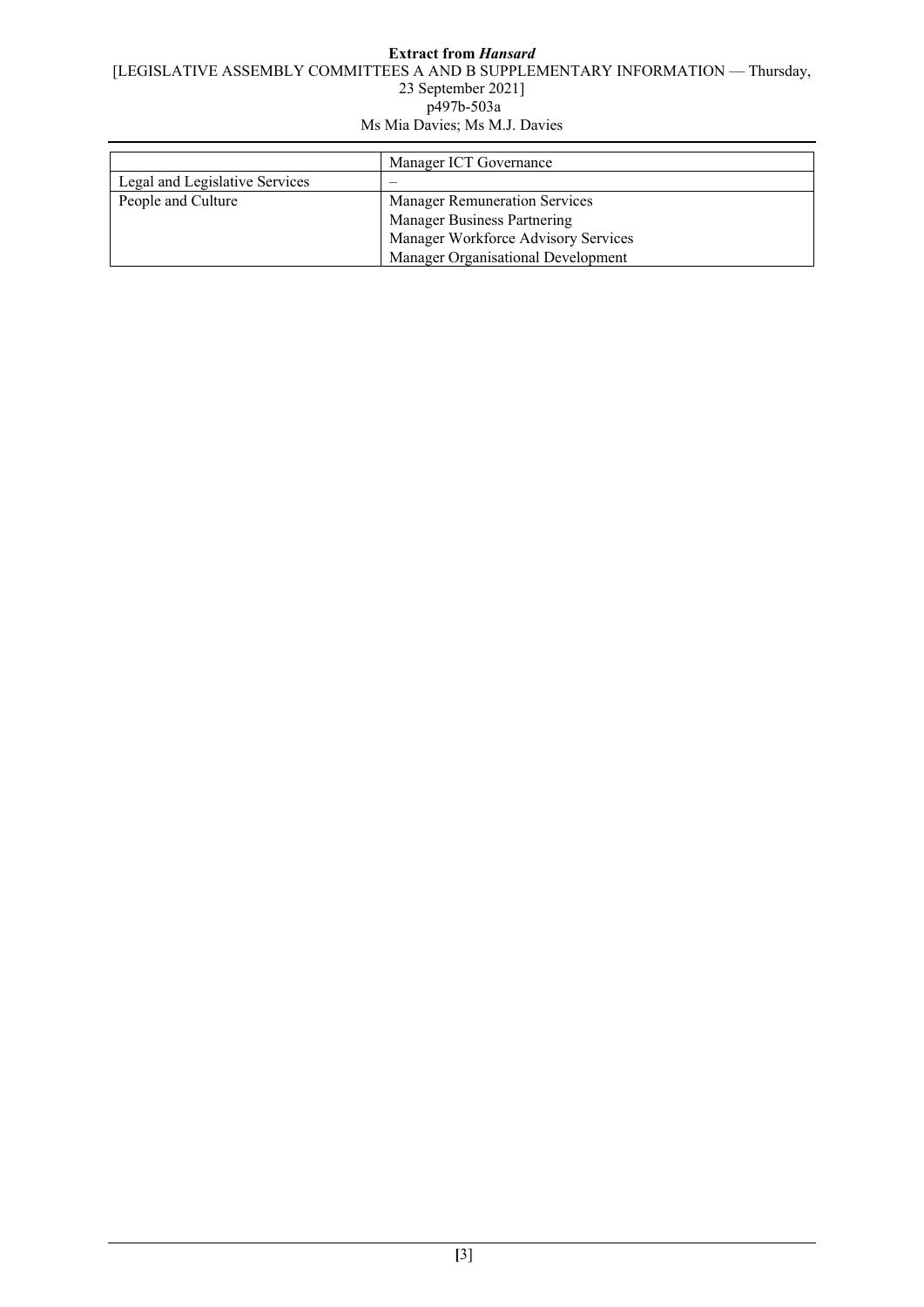#### **Extract from** *Hansard* [LEGISLATIVE ASSEMBLY COMMITTEES A AND B SUPPLEMENTARY INFORMATION — Thursday, 23 September 2021] p497b-503a

Ms Mia Davies; Ms M.J. Davies



*[Supplementary Information No A2.]*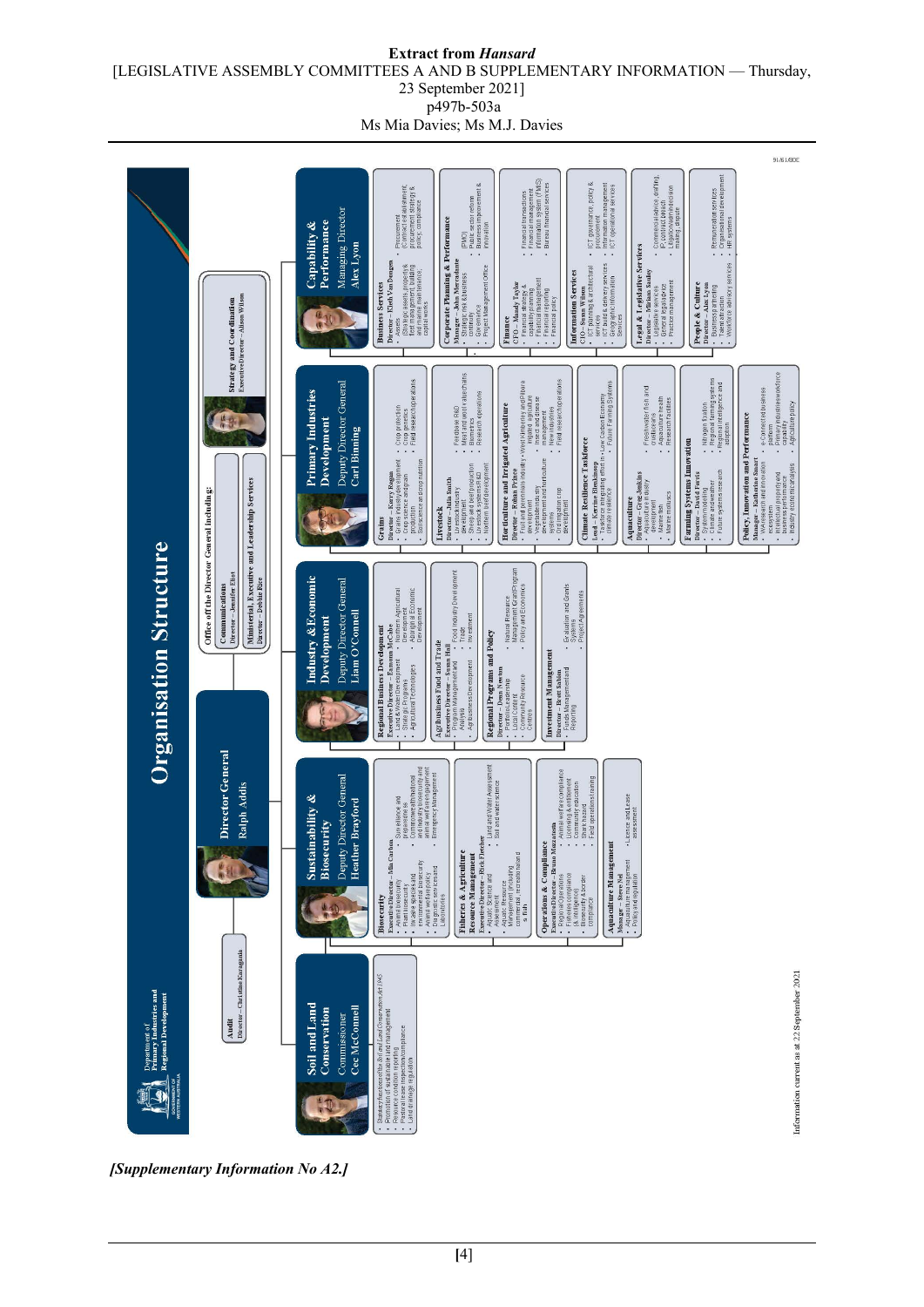*Question: Ms M.J. Davies* asked for a list of regional economic development grants that are yet to be acquitted and that are within the \$12.5 million estimate for 2021–22.

*Answer:* A list of projects allocated funding in Rounds 1, 2 and 3 of the Regional Economic Development Grants Program where funding yet to be fully paid to the recipients is provided in the table below.

The total of unpaid funds is \$5.792 million. These funds have been carried forward into the 2021–22 financial year. The reasons for this carry forward of funding are varied and may include:

- payment milestones not yet achieved
- delays in negotiating and executing agreements
- withdrawal of projects
- COVID-19 pandemic impacts on project progress.

|                | <b>Round Recipient</b>                                   | Project                                                                                                                  |
|----------------|----------------------------------------------------------|--------------------------------------------------------------------------------------------------------------------------|
| 1              | Abrolhos Island Oysters / Australian<br>Pearling Company | Western Australia Rock Oyster Aquaculture Cluster-<br>Mid West                                                           |
| 1              | Alzheimer's Australia WA Ltd                             | Dementia specialist respite cottage: Great Southern region                                                               |
| 1              | Avon Valley Beef                                         | AVB - Lamb Value Add Chain                                                                                               |
| 1              | Chapman Valley Fishing Park WA                           | <b>Upgrade of Tourism Facilities</b>                                                                                     |
| 1              | City of Albany                                           | Albany Town Hall: Western Australia's Regional Smart<br>Cultural Capital                                                 |
| 1              | City of Greater Geraldton                                | Mid West Online Events Calendar and Travel Guide                                                                         |
| 1              | Dirk Hartog Island Distilleries P/L                      | The Wirruwana Hub                                                                                                        |
| 1              | Dongara Marine                                           | Enhanced Manufacturing Capability through CNC                                                                            |
| 1              | Gondwana Link Ltd                                        | Working with biodiversity and cultural values to stimulate<br>inland economies and Communities across the Great Southern |
| 1              | Gravity Discovery Centre Foundation                      | Yokalaring, Mia Mia Accommodation                                                                                        |
| 1              | Juluwarlu Group Aboriginal Corporation                   | Yindjibarndi Interactive Media Cultural Awareness<br>Training                                                            |
| 1              | Marnda Advanced Coatings Pty Ltd                         | Feasibility study for Marnda Galvanising Facility                                                                        |
| 1              | Murdoch University                                       | Skills development in regional WA through the FIRST<br>Robotic Competition                                               |
| 1              | National Trust of Australia (WA)                         | Enhancing the Historic Victoria Hospital and Convict Gaol<br>Precinct                                                    |
| 1              | The Trustee for The Cove Unit Trust                      | Point Samson Adventure Rentals                                                                                           |
| $\overline{2}$ | AgGrow Energy Resources Pty Ltd                          | Woodie Woodie Renewable Energy Project 2019                                                                              |
| 2              | <b>Bullara Estates Pty Ltd</b>                           | Bullara Glamping and Camping Development                                                                                 |
| 2              | City of Greater Geraldton                                | Night Laser Show at Wind on Water Festival                                                                               |
| 2              | Danver Holdings Pty Ltd (Terra<br>Temptations)           | Bumbak's Preserves and Ice-creams                                                                                        |
| 2              | <b>DBK</b> Enterprises Pty Ltd                           | Bruce Rock Engineering Workshop                                                                                          |
| 2              | Dellendale Creamery                                      | Build Cellar 3 for ripening more cheese                                                                                  |
| $\overline{2}$ | Energy Farmers Australia Pty Ltd                         | Develop a market ready small scale gasifier and establish<br>a bioenergy hub in Mid West WA                              |
| $\overline{2}$ | <b>Esperance Aged Care Facility</b>                      | Esperance Aged Care Workforce Development Project                                                                        |
| $\mathfrak{2}$ | Gascoyne in May                                          | Gascoyne Travelling Arts                                                                                                 |
| $\overline{2}$ | Goldfields NDT                                           | New Non-Destructive Testing Facility for<br>Kalgoorlie-Boulder                                                           |
| $\overline{2}$ | Guardon (t/a Southern Sardines)                          | Innovating Undervalued Esperance Seafood                                                                                 |
| $\overline{2}$ | Harvest Road Export Pty Ltd                              | Massey Bay Oyster Farm                                                                                                   |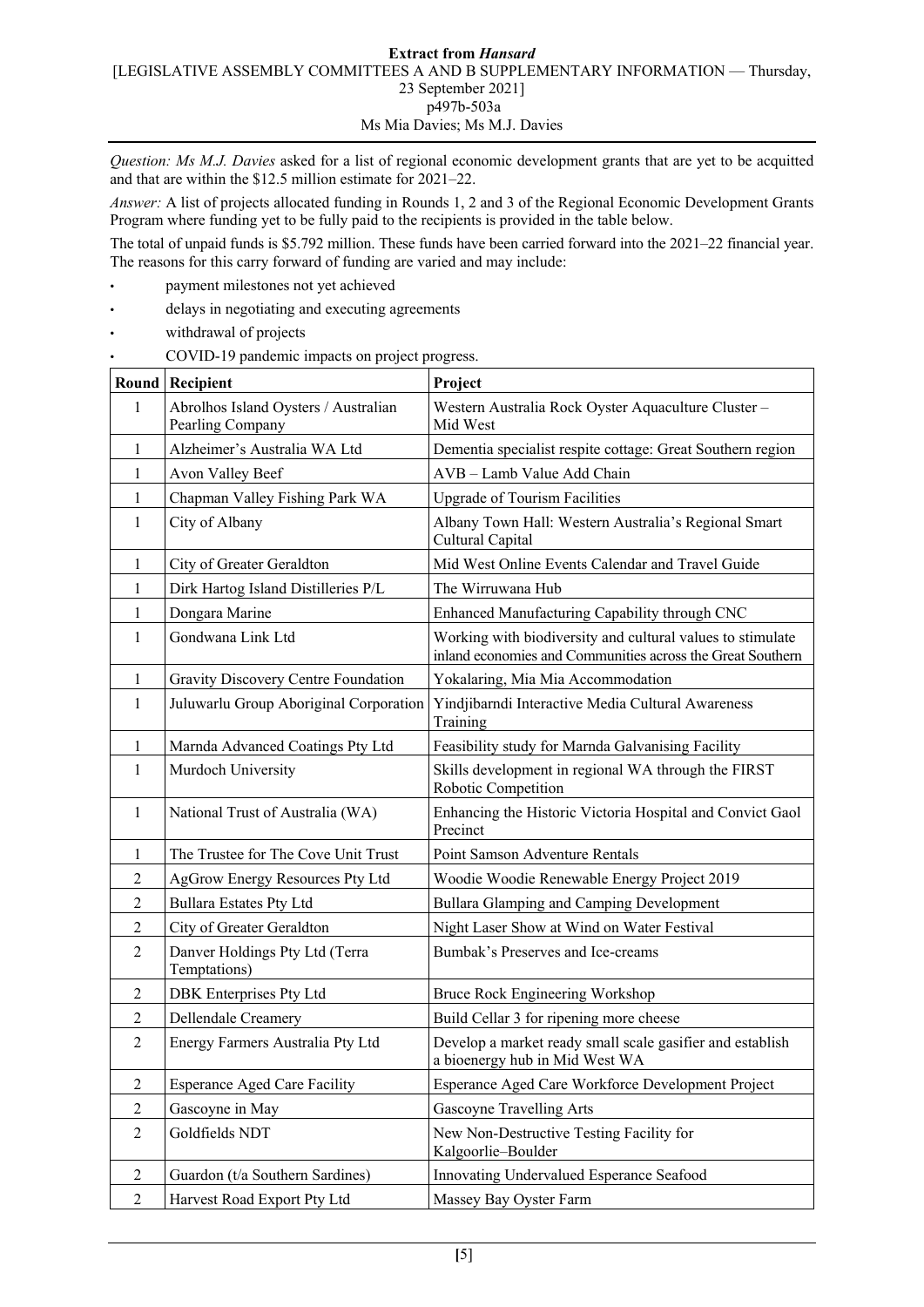## **Extract from** *Hansard* [LEGISLATIVE ASSEMBLY COMMITTEES A AND B SUPPLEMENTARY INFORMATION — Thursday, 23 September 2021] p497b-503a

Ms Mia Davies; Ms M.J. Davies

| $\overline{2}$ | Jurien Bay Chamber of Commerce Inc.                                     | Turquoise Way Path - Hill River Crossing                                                                                                          |
|----------------|-------------------------------------------------------------------------|---------------------------------------------------------------------------------------------------------------------------------------------------|
| 2              | KAW Engineering Pty Ltd                                                 | Pilbara Laser Scanning & Design & Drafting Capability<br>Development                                                                              |
| $\overline{2}$ | Kochii Eucalyptus Oil Pty Ltd                                           | Mature Tree Harvesting, Boiler Biomass Feed Automation,<br>OH&S and Supporting Reports and Analytics                                              |
| 2              | Lombadina Aboriginal Corporation                                        | Lombadina Tourism Amenities Upgrade                                                                                                               |
| $\overline{2}$ | Magabala Books Aboriginal Corporation   Indigenous Publishing Cadetship |                                                                                                                                                   |
| 2              | Monty's Leap Winery                                                     | Monty's Leap Boardwalk and Rustic Wedding Venue<br>Project - Connecting Tourism Businesses                                                        |
| 2              | Ngala Children's Services                                               | Shark Bay Early Years Multi-age Complex                                                                                                           |
| 2              | Pindering Eco Retreat Pty Ltd                                           | Pindering Eco Retreat                                                                                                                             |
| 2              | Rowles Agricultural Company                                             | WA Craft Malt                                                                                                                                     |
| $\overline{2}$ | Shire of Coolgardie                                                     | Coolgardie Innovation and Economic Development Centre                                                                                             |
| 2              | Shire Of Cranbrook                                                      | Frankland River Accommodation Project                                                                                                             |
| $\overline{2}$ | Shire of Cue                                                            | Heydon Place Industrial Development                                                                                                               |
| 2              | Shire of East Pilbara                                                   | Shire of East Pilbara's Economic Development and Tourism<br>Strategy and Land-Use Strategy, 2019-2024                                             |
| $\overline{2}$ | South Coast Natural Resource<br>Management                              | Seeding Great Southern Noongar Enterprises                                                                                                        |
| 2              | Tasmanian Blue Water Oysters Pty Ltd                                    | Tasmanian Blue Water Oysters (Exmouth Oysters)                                                                                                    |
| $\overline{2}$ | <b>Tidal Moon</b>                                                       | <b>Tidal Moon Sea Cucumbers</b>                                                                                                                   |
| 2              | Vision 2020 Property Investment<br>Partnership                          | The Gerald Apartment Hotel Conference Facility                                                                                                    |
| $\overline{2}$ | Visit Mandurah                                                          | Mandurah Visitor Centre digital transformation and tourism<br>development                                                                         |
| 2              | <b>West Coast Analytical Services</b>                                   | New Laboratory Project                                                                                                                            |
| 3              | Abacus Fisheries Company Pty Ltd                                        | Innovation in Grading and Processing Automation and<br>Improved Cold Chain Capacity to Support and Diversify<br>Gascoyne Seafood Product markets. |
| 3              | Abc Foundation Ltd.                                                     | Food for the Mob Expands - On-Country Kitchen Events                                                                                              |
| 3              | Aboriginal Biodiversity Conservation<br>Foundation Limited (ABCFL)      | Food for the Mob On Country Kitchen                                                                                                               |
| 3              | <b>AGRIFresh Pty Ltd</b>                                                | <b>AGRIFresh Passion Fruit</b>                                                                                                                    |
| 3              | Albany Classic Motorsport Club Inc                                      | Albany Classic "Around the Houses"                                                                                                                |
| 3              | Avon Valley Chevre                                                      | Avon Valley Chevre Creamery                                                                                                                       |
| 3              | BB Brewing (Trust)                                                      | Mezzanine Floor Brew House $& Bar - Increasing Business$<br>Capacity and Bremer Bay Economic Development                                          |
| 3              | Beck and Hall Coffee                                                    | Micro-roastery, barista academy and cellar door                                                                                                   |
| 3              | Cahejo Pty Ltd t/a Duraquip                                             | New Final Assembly Shed                                                                                                                           |
| 3              | Carnarvon Windfest                                                      | Carnarvon WindFest 2021                                                                                                                           |
| 3              | Coorinja Vineyard                                                       | Coorinja Winery Function Centre and Accommodation                                                                                                 |
| $\overline{3}$ | Coral Coast Helicopter Services Pty Ltd                                 | Construction of aircraft hangar and facilitation of Aircraft<br>Maintenance Organisation (AMO)                                                    |
| 3              | <b>Curtin University</b>                                                | Supporting Industrial Investment Strategy in the Goldfields<br>through Fit-for-Purpose Water Research                                             |
| 3              | Dive Ningaloo Pty Ltd                                                   | Ningaloo Aggressor                                                                                                                                |
| 3              | DromeDairy Australia Pty Ltd.                                           | DromeDairy - The World's First Sustainable Mobile Camel<br>Dairy                                                                                  |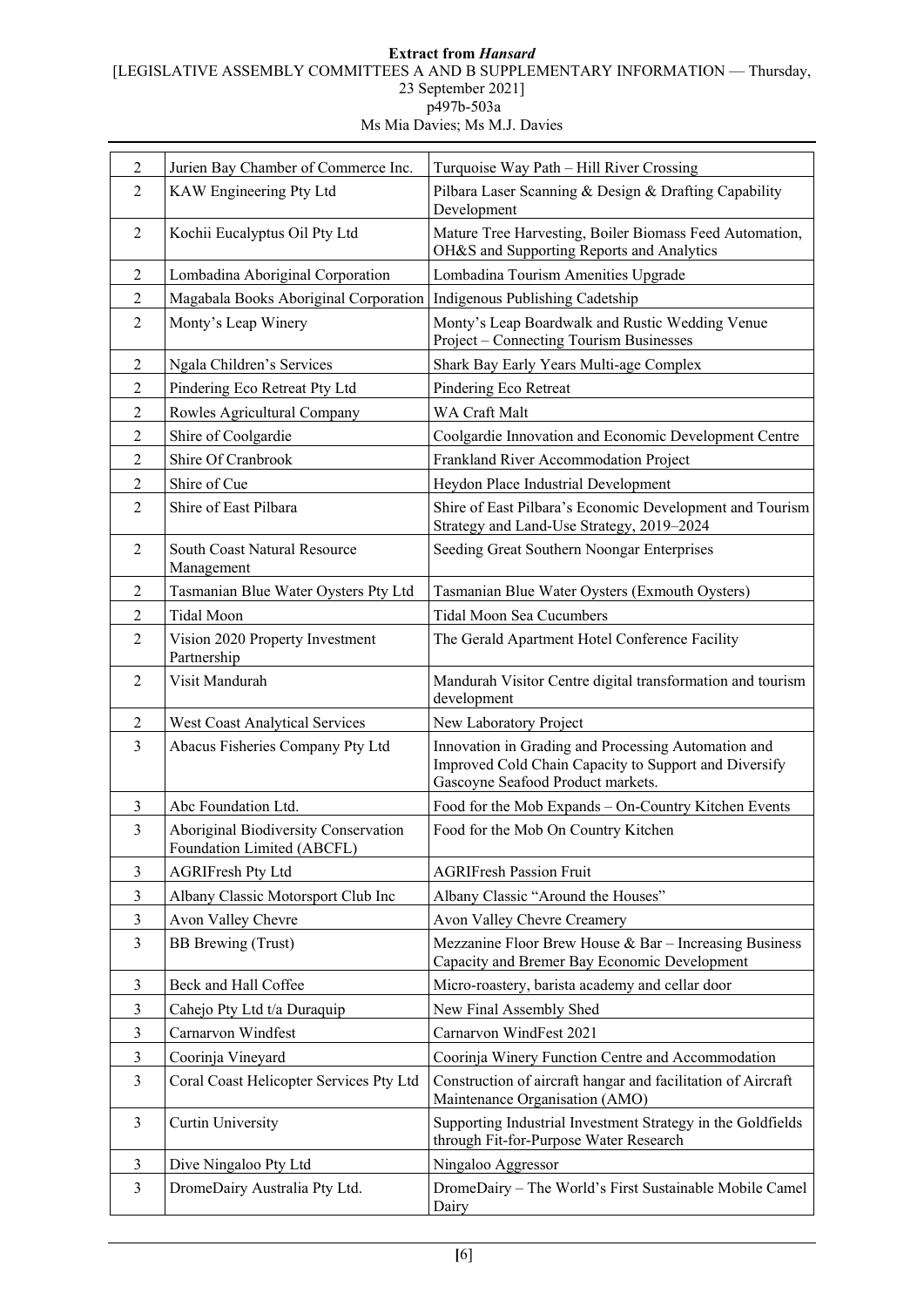# **Extract from** *Hansard* [LEGISLATIVE ASSEMBLY COMMITTEES A AND B SUPPLEMENTARY INFORMATION — Thursday, 23 September 2021] p497b-503a

Ms Mia Davies; Ms M.J. Davies

| $\overline{3}$ | Eastern Goldfields Historical Society                                           | Kanowna Historic Site and Heritage Trail                                                                   |
|----------------|---------------------------------------------------------------------------------|------------------------------------------------------------------------------------------------------------|
| 3              | Ecomag limited                                                                  | Magnesium Salt Flowsheet Development - Karratha<br>Magnesium Recovery Plant                                |
| 3              | <b>Esperance Honey</b>                                                          | 2020 Facility Upgrade and B-Qual Certification                                                             |
| 3              | Esperance Tjaltjraak Native Title<br>Aboriginal Corporation                     | <b>New Skills Ancient Practices</b>                                                                        |
| 3              | Exmouth Chamber of Commerce and<br>Industry (ECCI)                              | Supporting a Diverse and Sustainable Business Region                                                       |
| 3              | Floros Follies Pty Ltd                                                          | Green Head Caravan Park Chalet Construction - Increasing<br>Tourism and All Ability Access in the Mid West |
| 3              | Gascoyne Growers Market                                                         | Online Gascoyne Growers Market                                                                             |
| $\overline{3}$ | Harvey Cheese (The St Duke Family<br>Trust)                                     | Unique Cheese Packaging                                                                                    |
| 3              | Hesketh Quarrys Pty Ltd                                                         | Yornup Quarry                                                                                              |
| $\overline{3}$ | House of Sharday (The Trustee for J&R<br>Italiano Family Trust)                 | Perfumery Expansion                                                                                        |
| 3              | Julimar Date Garden                                                             | Julimar Date Garden and Visitor Experience - a taste of the<br>Middle East in Toodyay!                     |
| 3              | Karajarri Traditional Lands Association                                         | Punturr Punturr Cultural Tourism Hub                                                                       |
| 3              | Kariyarra Aboriginal Corporation<br><b>RNTBC</b>                                | Developing a local recycling solution for end-of-life mining<br>conveyor belts                             |
| 3              | Kutkabubba Aboriginal Corporation                                               | Increase Sandalwood Harvesting Capacity                                                                    |
| 3              | Main Camp WA Pty Ltd                                                            | Waslee Downs North - Deep Water Bore                                                                       |
| 3              | Margaret River Noughat Company (The<br>trustee for G & T Bettenay Family Trust) | Production and Interpretive Centre Expansion Project 2020                                                  |
| 3              | NEWROC (Shire of Koorda)                                                        | NEWROC Micro grid                                                                                          |
| 3              | Ngurra Kujungka Inc                                                             | Martu Recreation Officer employment and training program                                                   |
| 3              | Noongar Chamber of Commerce and<br>Industry                                     | <b>Boya Business Solutions</b>                                                                             |
| 3              | Onyx Group WA Pty Ltd                                                           | Archipelago Adventures                                                                                     |
| 3              | Paupiyala Tjarutja Aboriginal<br>Corporation                                    | Tjuntjuntjara Microgrid and Battery Storage Project                                                        |
| 3              | Pilbara Tourism Association<br>Incorporated                                     | The Warlu Way Travel-safe App development project                                                          |
| 3              | Prime Meat Co. Pty Ltd                                                          | Bosch water heaters and a heat exchanger for the Waroona<br>abattoir operational                           |
| 3              | Raintree Estate Pty Ltd                                                         | THE DAM; a sales and Global Communications Tourism<br>Flagship for Agricultural Produce & Regional Trails  |
| 3              | Realview Holdings Pty Ltd and West St<br>Nominees Pty Ltd                       | Origins Market                                                                                             |
| 3              | Reef Craft Pty Ltd                                                              | Reef Ark Dampier (RAD) Project                                                                             |
| 3              | S.E Sanders & the Palmer Family Trust<br>trading as Miami Bakehouse             | Miami Bakehouse Expansion Project                                                                          |
| 3              | Shire Of Chapman Valley                                                         | Coronation Beach Communications Infrastructure                                                             |
| 3              | Shire of Exmouth                                                                | <b>Booking Platform</b>                                                                                    |
| 3              | Shire of Katanning                                                              | <b>Destination Development Project</b>                                                                     |
| 3              | Sun City Produce Pty Ltd                                                        | Transition to Full Circulation Hydroponics: Efficient Water<br>Use                                         |